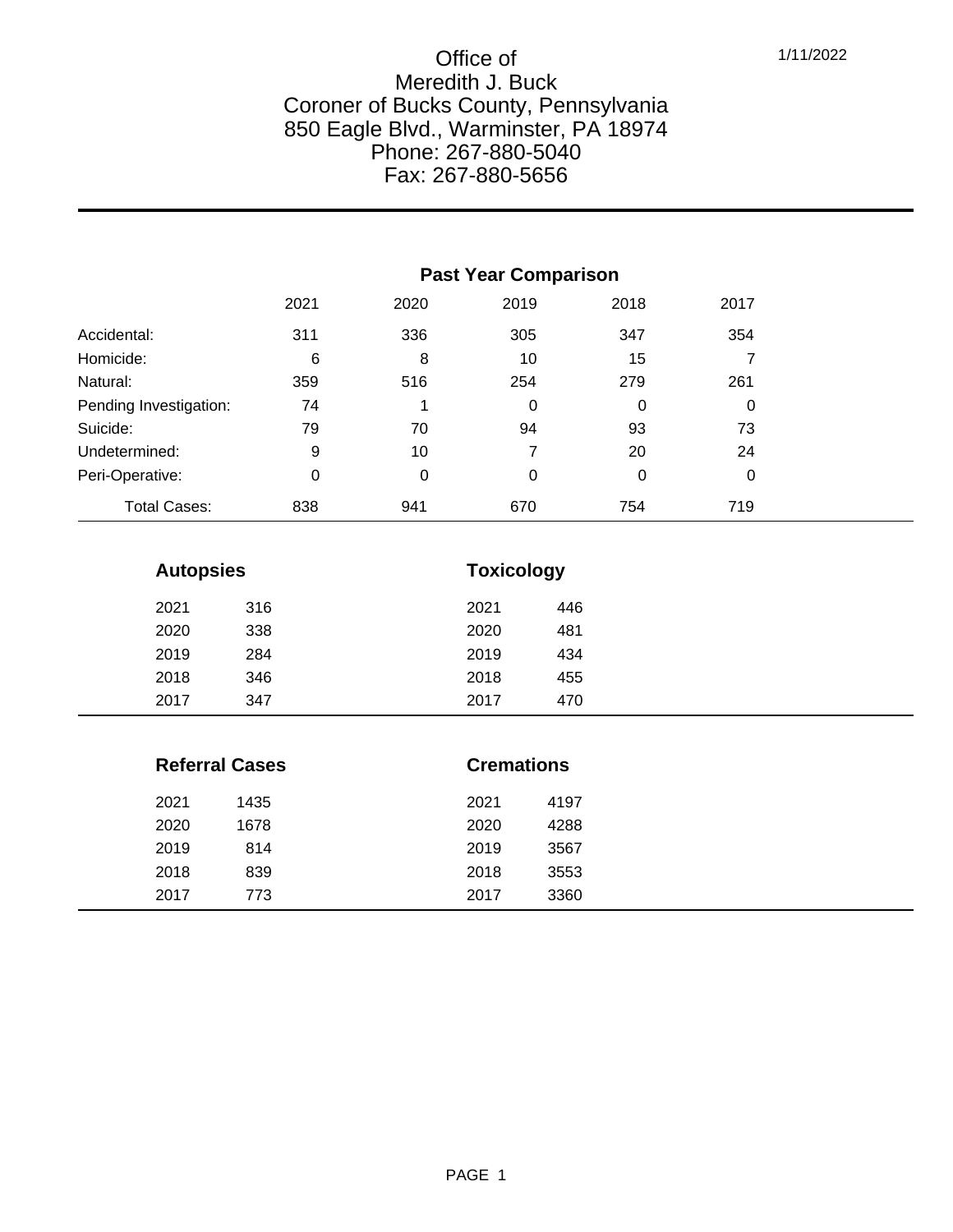|                             | <b>Accidental</b> |                |      |          |                |  |
|-----------------------------|-------------------|----------------|------|----------|----------------|--|
|                             | 2021              | 2020           | 2019 | 2018     | 2017           |  |
| Aircraft                    | $\Omega$          | 0              | 0    | 0        | $\Omega$       |  |
| Asphyxia(choking)           | 9                 | 4              |      | 5        | 10             |  |
| Drowning                    | 4                 | $\overline{2}$ | 6    | 3        | 2              |  |
| Drugs & Alcohol             | 145               | 214            | 184  | 224      | 237            |  |
| Exposure(Hypo-HyperThermia) | $\Omega$          | 0              | 5    | 3        |                |  |
| Falls                       | 98                | 63             | 56   | 56       | 51             |  |
| <b>Fire Related</b>         | 4                 | 8              | 2    | 2        | 4              |  |
| Industrial                  | $\Omega$          | 0              | 0    | $\Omega$ |                |  |
| Motorcycle                  | 6                 | 4              | 8    | 10       | 8              |  |
| Other                       |                   | 9              | 6    | 7        | 5              |  |
| Pedestrian                  | 11                | 5              | 8    | 15       | 9              |  |
| <b>Train Related</b>        |                   | 0              | 0    | $\Omega$ | $\overline{2}$ |  |
| Vehicle/Operator            | 22                | 22             | 18   | 19       | 19             |  |
| Vehicle/Passenger           | 4                 | 5              | 5    | 3        | 5              |  |
| <b>Totals</b>               | 311               | 336            | 305  | 347      | 354            |  |

|                             | <b>Homicide</b> |      |      |      |      |  |  |
|-----------------------------|-----------------|------|------|------|------|--|--|
|                             | 2021            | 2020 | 2019 | 2018 | 2017 |  |  |
| Assault/Asphyxiation        |                 |      | 5    | 2    |      |  |  |
| <b>Blunt Force Injuries</b> | 0               |      | 0    | 3    | 0    |  |  |
| <b>Fire Related</b>         |                 |      |      |      | 0    |  |  |
| <b>Gunshot Injuries</b>     | 2               | 6    | 5    | 5    |      |  |  |
| Stab Wounds/Injuries        | 2               |      | 0    | 3    | O    |  |  |
| Undetermined                | 0               |      |      | O    | O    |  |  |
| Totals                      | 6               | 8    | 10   | 13   |      |  |  |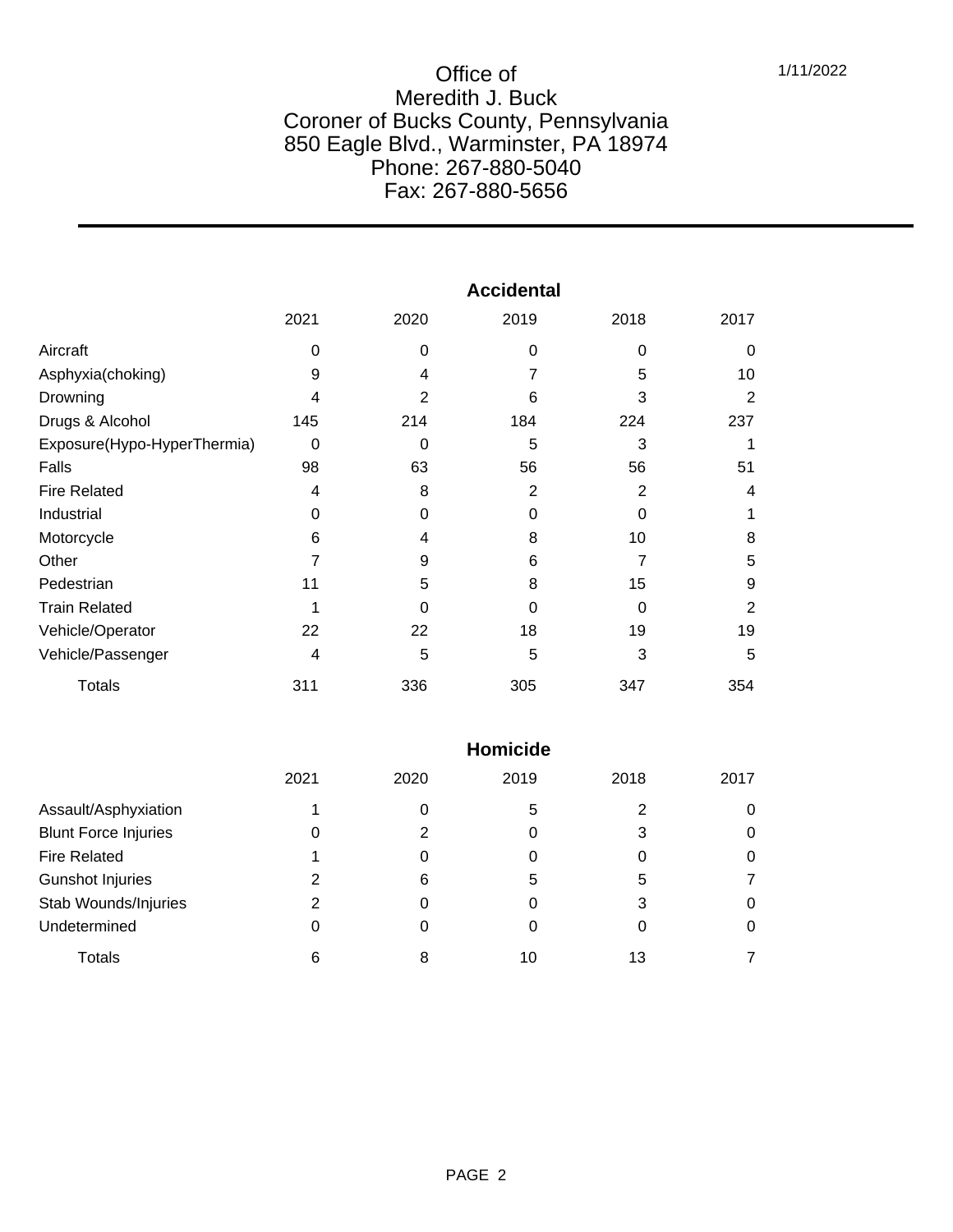|                                    | <b>Natural</b> |          |      |                |          |  |
|------------------------------------|----------------|----------|------|----------------|----------|--|
|                                    | 2021           | 2020     | 2019 | 2018           | 2017     |  |
| <b>Brain Related</b>               | 5              | 4        |      | $\overline{2}$ | 3        |  |
| Cancer                             | 7              | 9        | 5    | 7              | 5        |  |
| <b>Diabetes</b>                    | 2              | 8        | 2    | 0              | 0        |  |
| GI/Urogenital                      | 6              | 5        |      | 4              | 4        |  |
| <b>Heart Disease/Great Vessels</b> | 48             | 58       | 30   | 34             | 36       |  |
| Infection                          | 4              | 5        | 2    |                | 4        |  |
| Liver                              | 21             | 9        | 3    | 9              | 8        |  |
| Other                              | 4              | 16       |      | 4              | 8        |  |
| Peri-Operative                     | 0              | $\Omega$ | O    | 0              | $\Omega$ |  |
| <b>Presumed Natural Causes</b>     | 226            | 222      | 196  | 207            | 186      |  |
| Respiratory                        | 33             | 177      |      | 7              | 5        |  |
| <b>SIDS</b>                        | 0              | 2        | 0    | 0              |          |  |
| <b>Still Birth</b>                 |                | ი        |      | 3              | O        |  |
| Unknown                            |                |          | 0    | 0              |          |  |
| <b>Totals</b>                      | 358            | 516      | 254  | 278            | 261      |  |

|                       | <b>Pending Investigation</b> |      |      |      |      |  |
|-----------------------|------------------------------|------|------|------|------|--|
|                       | 2021                         | 2020 | 2019 | 2018 | 2017 |  |
| Pending Investigation | 74                           |      |      |      |      |  |
| Totals                | 74                           |      |      |      |      |  |

|                       | <b>Suicide</b> |      |      |      |      |  |  |
|-----------------------|----------------|------|------|------|------|--|--|
|                       | 2021           | 2020 | 2019 | 2018 | 2017 |  |  |
| Asphyxia              | 4              | 9    | 17   | 17   | 16   |  |  |
| Drugs/Poisoning       | 10             | 10   | 14   | 17   | 7    |  |  |
| Gunshot/Stab Wounds   | 38             | 36   | 40   | 37   | 32   |  |  |
| Other                 | 4              | 4    | 4    | 5    | 0    |  |  |
| Strangulation/Hanging | 20             | 9    | 17   | 16   | 15   |  |  |
| Vehicular/Train       | 3              | 2    | 2    |      | 3    |  |  |
| <b>Totals</b>         | 79             | 70   | 94   | 93   | 73   |  |  |